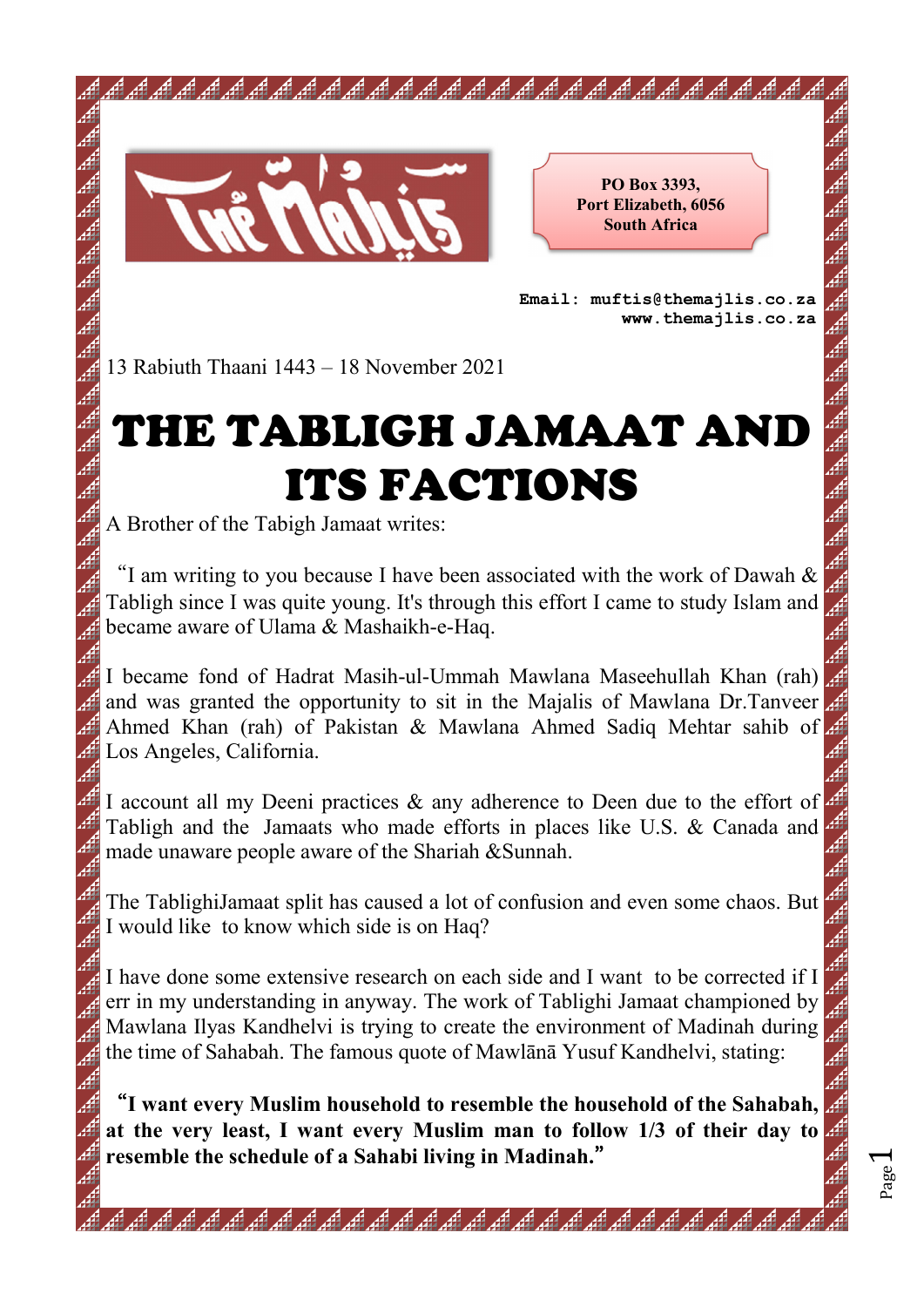## 

This work tries to emulate the environment & schedule structure followed by the Sahabah living in Madinah, emulating the activities of Dawah & Muzakirah, Taleem, Zikr & Ibadah and Khidmah which took place in Masjid-e-Nabawi during the time of the Prophet and the Righteous Khulafa. After reading multiple speeches and statements of the founders of the Tablighi Jamaat. I came to the conclusion which I stated above.

I now have a list of questions for which I seek guidance:

1. Does an Ameer of a Deeni organization or government have to be appointed only by a Shura? Shah Waliullah has stated multiple reasons for a self-appointed Ameer. One reason Shah sahib states is one who is able to manage and make  $\#$  administrative decisions and take responsibility. Is this understanding correct? Since 1995 and the death of Mawlana Inamul Hasan (rah), Mawlana Saad sahib along with Mawlana Zubairul-Hasan sahib (rah) have been making the **J** administrative, operational & Islaahi decisions from Markaz Nizamuddin, which the world Tablighi Marakiz seeked guidance from.

2. So after Mawlana Zubairul-Hassan death, Mawlana Saad sahib should have stepped down from his position of 27 years and appoint a Shura over him? Does that make any sense?

3. The elders of Tabligh convinced Haji Abdul Wahab sahib, to appoint a worldwide international Shura. Mawlana Saad sahib rejected an international Shura, citing the following reason of Indian government officials being very hostile to Muslims and any Deeni activities, Tablighi Jamaat cannot have a Pakistani & Bengali council oversee Markaz Nizamuddin which is located in India. This will bring unnecessary scrutiny by the Hindu Nationalist Indian Government run under Modi.

4. Mawlana Saad sahib appointed an Indian Shura of Markaz Nizamuddin, which included Mawlana Ahmed Laat & Mawlana Ibrahim Dewla. He did not include any foreigners/non-Indians in the Nizamuddin Shura. Similarly there are only Pakistani nationals in the Raiwind shura and Bengali nationals in the Kakrail shura.

5. Some fights or chaos broke out in Nizamuddin amongst the Mewatis & other groups. Mawlana Ahmed Laat &Mawlana Ibrahim Dewla along with their supporters left Nizamuddin and they implemented and enforced the International Shura.

6. Does the Shariah or Seerah support a Shura model in any Islamic organization or government, without an Ameer? Tablighi Jamaat has hundred of millions of

فَقِيدٍ فَقِيدٍ فَقِيدٍ فَقِيدٍ فَقِيدٍ فَقِيدٍ فَقِيدٍ فَقِيدٍ فَقِيدٍ فَقِيدٍ فَقِيدٍ فَقِيدٍ فَقِيدٍ فَقِيدٍ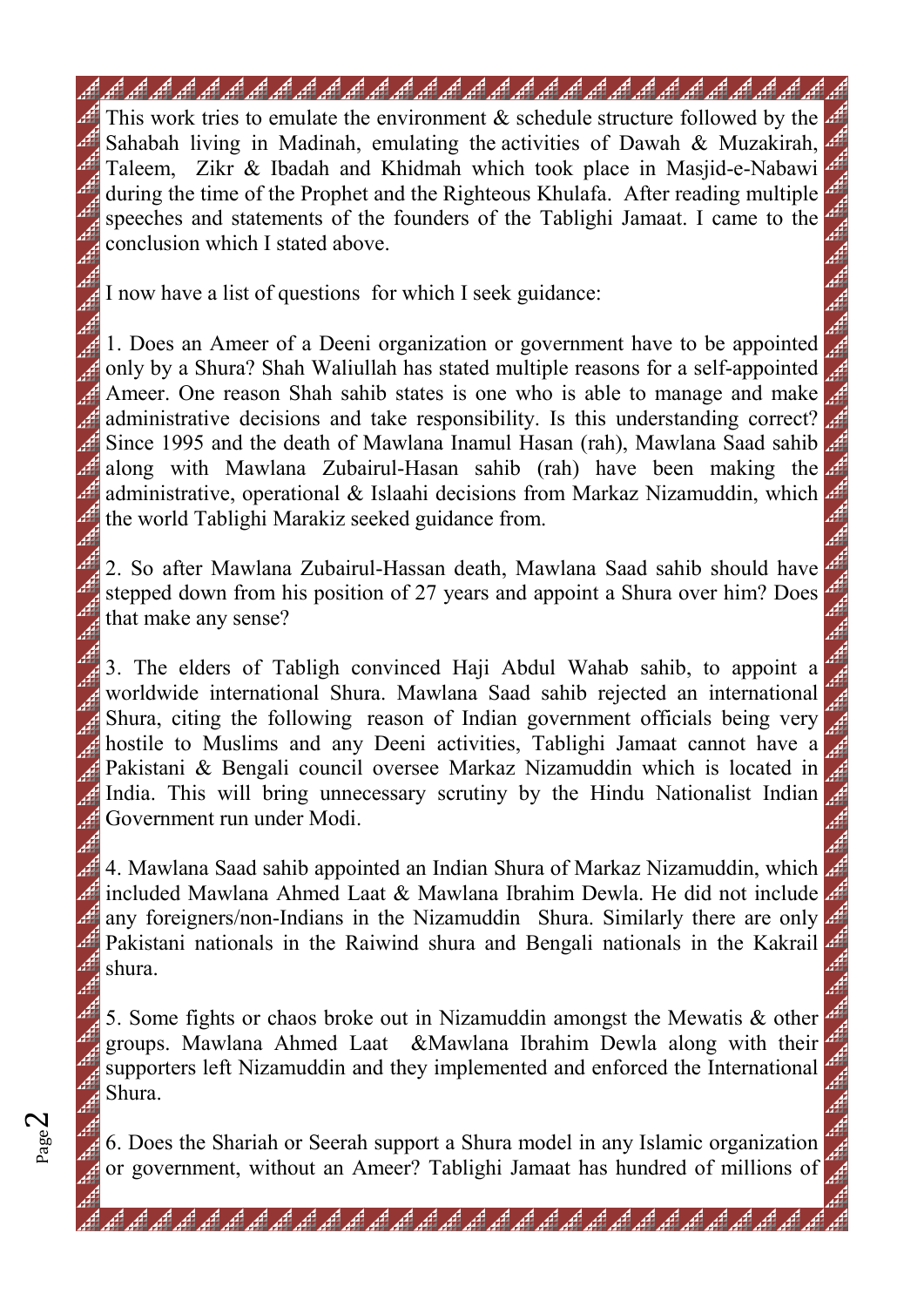## 

followers, it can be an Islamic nation if it had geographical and governmental authority. Can a Shura oversee all affairs with a weekly or monthly rotating Ameer. Is there any Shar'ee basis of a rotating Ameer with a Shura?

7. According to my knowledge and Tehqeeq Mawlana Saad sahib began putting restrictions and limitations on the elders of Tabligh in Nizamuddin which they did not like, hence revolted, for example:

- Paying for ones own airfare & transportation costs. The concept of spending my money & my time are the basic principles of Tabligh. The elders were demanding local Halaqas and countries for First-class airfare & luxury accommodations inside Masajid & Marakiz. Mawlana Ahmed Laat self- confessed in a recording that he flies with his wife to the USA  $\&$ Dubai in first-class airfare. First-class airfare from India to the US is about \$13,000 USD per person.
- No relatives of elders can attend Tablighi Ijtemas & benefit from the special food & travel accommodations provided by the locals. People only appointed from Mushwara should attend Tablighi Ijtema.
- Implementing Tajweed & Quran Recitation Halaqas inside homes amongst women and children with their Mahram men. The elders objected to this stating Mawlana Saad is bringing new innovations to Tabligh. Mawlana Saad referred to the incident of Umar (ra) and how he embraced Islam through the recitation of the Qur'an.

• The addition of reading Muntakhab Ahadith in TablighiTaleem circles, a book compiling Quranic verses & Authentic graded Hadith on 6 points so Tablighi workers can refer to this book when giving speeches. Many Ulama complained of Tablighi workers swaying away and making ignorant statements in their speeches. Muntakhab Ahadith was introduced by Mawlana Saad sahib to educate Tablighi workers on 6 points. The elders also disagreed and revolted against the reading of Muntakhab Ahadith in Jamaat and at-home Taleem circles.

8. MawlanaSaad sahib statement during the Covid pandemic when Masajid were **being closed:** 

"People who support closing of Masajid during the pandemic are worst than animals. During plagues, the Sahabah flocked to the Masajid, we are advocating shutting Masajid down is mind-boggling."

The Shura-side halted all Deeni &Tablighi activities while Mawlana Saad sahib and Nizamuddin were advising all Jamaats to reopen Masajid and invite people back to the Masajid. There were specific instructions sent to the U.S. Tablighi

维维维维维维维维维维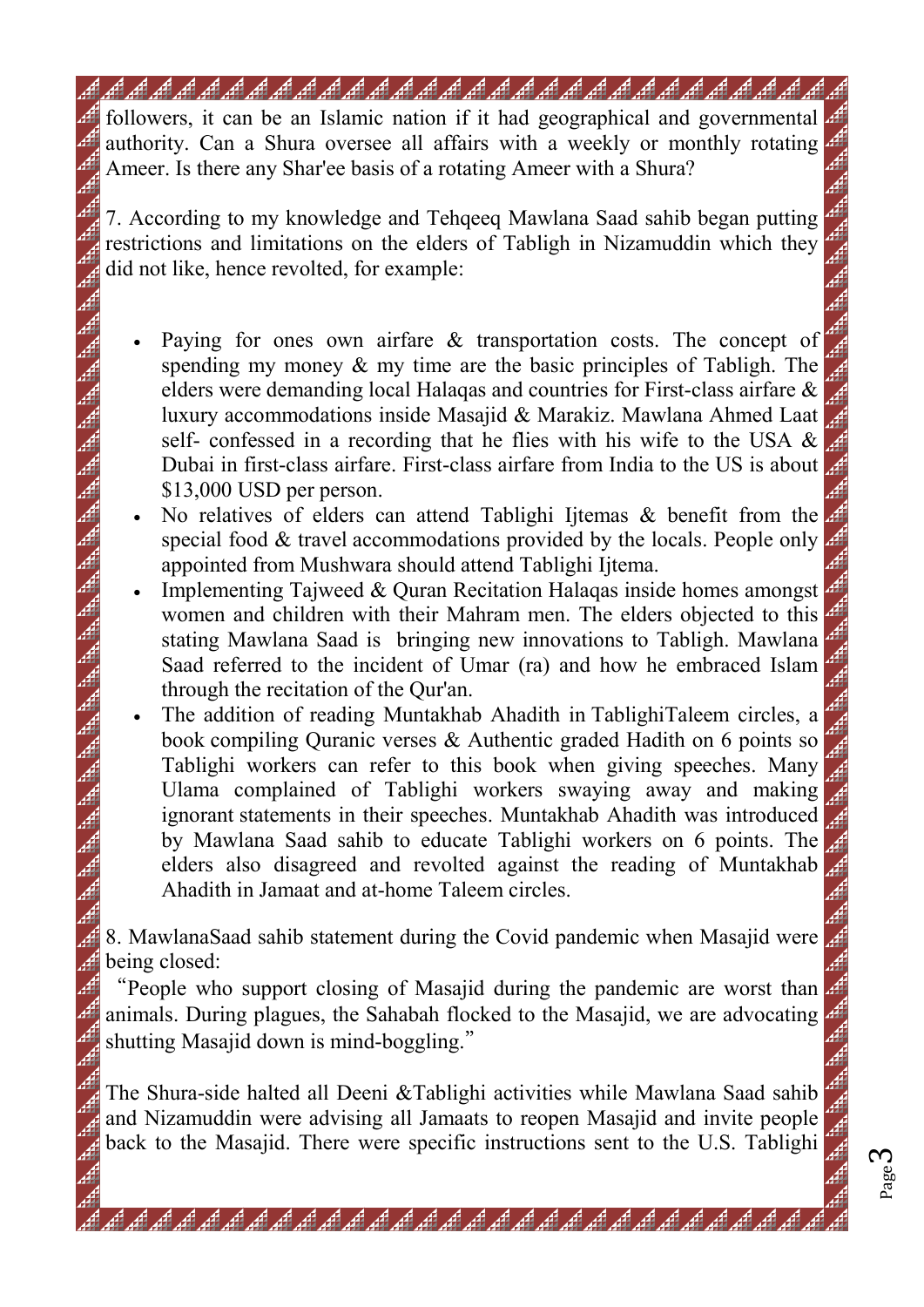9. Mawlānā Saad sahib is advocating a complete Sunnah lifestyle emulating the Sahabah. He is lecturing to simplify lifestyles, make Nikah simpler and easy, adopt Taqwa & sincerity, refrain from photography and interest-bearing loans, limit smart phones as he calls it the weapons of Baatil forces, limit and refrain from technology especially in the Majalis of Ulama. He is asking Tablighi workers to walk towards the Majalis of Ulama because there is even reward in the footsteps taken in the search of 'Ilm. Five time daily Salah with Jamat in the Masjid, making Tahajjud, a daily routine. Attending the Quranic Duroos & Tafseer conducted by Ulama-e-Haq

<sup>1</sup> 10. The fatwa given by Darul Uloom Deoband has not been adopted by others. Mazahir al-Uloom and a group of Ulama under Mawlana Salman sahib Mazahiris refuted the fatwa also. Mawlana Yusuf Motala of U.K. refuted the fatwa of Darul Uloom Deoband. This fatwa on face value seems more like a political hack concocted by Mawlana Arshad Madani &Mawlana Ahmed Laat to further divide the Ummah and stir confusion.

11. Mawlānā Saad has publically stated in the Bhopal Ijtema and in multiple recordings in public speeches, that he is Ahlus Sunnah Wal Jamaat adopted by the Akabir of Darul Uloom Deoband. Anyone who sways away from the Akabir of Deoband to him is considered astray. He has retracted any statements that meant to hurt the sentiments of Darul Uloom Deoband.

12. Mawlānā Saad sahib has written letters to Raiwind & Kakrail markaz to  $\#$  embrace them. Inviting all those who have left Nizamuddin to come back and  $\mathcal{F}$  reconcile. He has advised all those that follow him to make dua and not fight with  $\mathcal{L}$  others & strictly prohibited any Nizamuddin followers to place any restrictions or **F** reservations on any other Muslim or Jamaats.

He stated, our entire work revolves around populating Masajid, how dare we stop anyone from coming to the Masjid.

13. Mawlana Saad sahib also stated I am no Hadrat, and there is no Hadrat in Nizamuddin. I am here because of my responsibility and staff. The staff referring to the Jamaats that frequent Markaz Nizamuddin.

Please shed some light on this and make corrections as needed. Request for Dua

Wasalam Abdul Hameed *(End of letter)* 

Page 4

oooooooooooooooooooooooooooo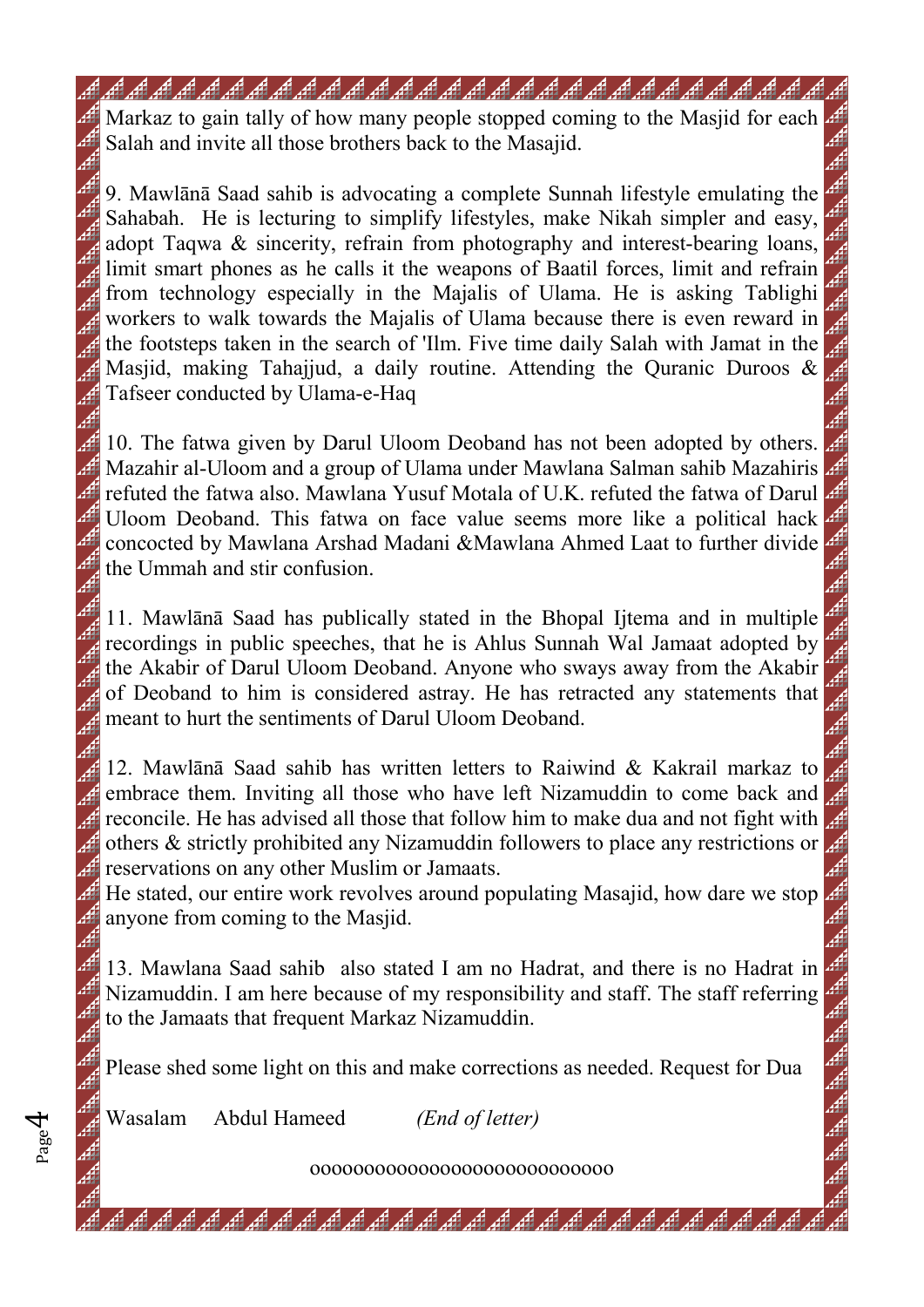## **OUR ANSWERS AND COMMENTS**

- 이번 기업을 가지고 있는 것이다. 그리고 있는 것이 있는 것이 있는 것이 있는 것이다. 그리고 있는 것이다. 그리고 있는 것이다.<br>그리고 있는 것이 있는 것이 있는 것이 있는 것이 있는 것이 있는 것이 있는 것이 있는 것이 있는 것이 있는 것이 있는 것이 있는 것이 있는 것이 있는 것이 있는 것이 있는 것이 있는 것이 있는 것

There is considerable *nafsaaniyat* and *shaitaaniyat* being practised by both the antagonistic factions of the Tabligh Jamaat. We have heard weird accounts of both factions. Both factions are in grievous and egregious error, and both groups are responsible for the evil split.

Regarding *Amaarat* (Leadership), the Sunnah is for this Institution to be headed by ONE Ameer. While *Shura* is Masnoon and essential as commanded by the Qur'aan Majeed, the imperative requisite is to have one Ameer. While the Ameer  $\#$  will consult and listen to advice, such advice cannot be imposed on him.  $\#$  According to the Qur'aan Majeed, the final decision rests on the Ameer.

The Raiwand system of a Shura committee being the 'Ameer' or acting as the 'Ameer' is baseless and is devoid of Shar'i substance. On the other hand, while the factors you have explained and attributed to Molvi Sa'd are valid, he (Molvi Sa'd) is not fit to be the Ameer. His understanding of the need for there to be one Ameer is valid, but he is not qualified for this post.

We have heard many negative stories about him. Regardless of how much he has attempted to distance himself from the ugly, haraam violence of his followers at the Nizaamuddin Markaz and elsewhere, he cannot be absolved. The blame is laid at his door. He appears to have been the instigator of the violence.

He has acquitted himself with abomination in the leadership tussle, and so has the Raiwand clique. Despite the correctness of his stance, namely, the need for one  $\mathcal{A}$  Ameer, he was supposed to have resigned and taken a back seat when he saw that the Jamaat will be split into two hostile factions over the leadership issue. He should have compromised and accepted Raiwand's leadership in order to **Example 1** maintain the unity of the Tabligh Jamaat.

In exactly the same way should the Raiwand clique have reacted. When they understood the intransigence of Sa'd and when they foresaw the lamentable split looming, they should have submitted and accepted Sa'd's leadership regardless of his *nafsaaniyat*. But both factions were dwelling in their drunken state of nafsaaniyat, hence for both parties, the splitting of the Jamaat into two hostile camps and the perpetuation of the hostility were acceptable. And, this hostility has been ever incremental. This is evidence for the insincerity of the leaders of both factions.

If one of the parties had been in possession of valid *Aql*, its members would have withdrawn from the arena of conflict to ensure that the unity of the Jamaat be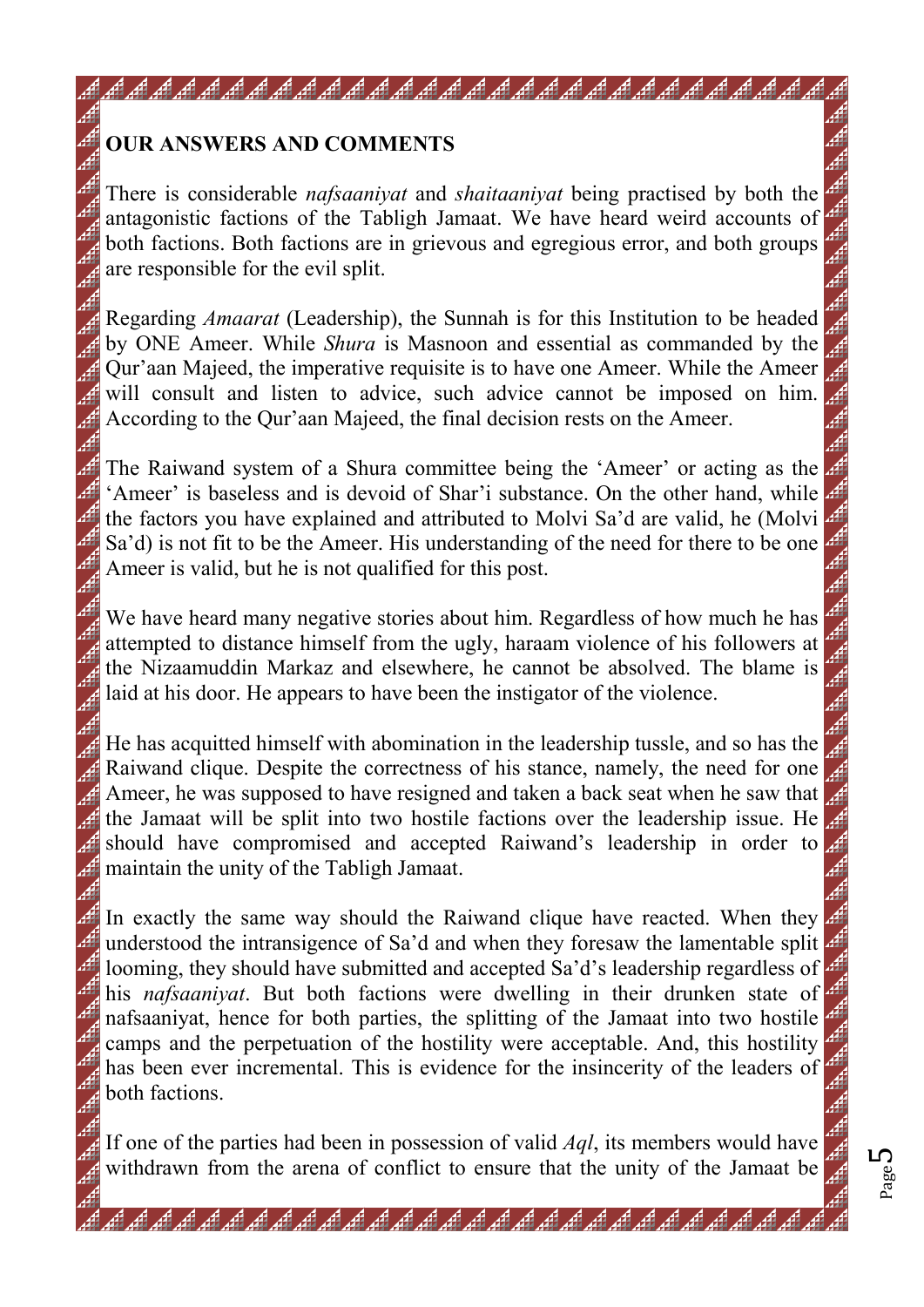maintained. But, all of them accorded preference to the inordinate dictates of the

The superficially pious pontification you have attributed to Molvi Sa'd is without Ikhlaas. That is, while he states what is correct, his insane clinging to the leadership at the cost of having ruined the Tabligh Jamaat, is glaring evidence for his insincerity.

The answers to your numbered questions are as follows:

nafs, and succumbed to the inspiration of Shaitaan.

1) A Deeni organization should have one Ameer. This Ameer should consult with any person whom he believes has the ability and experience to offer sound Shar'i advice. There is no need for the institution of a formal Shura committee as is the case nowadays. Such formal shura committees are in emulation of western kuffaar methods.

Even if the Ameer is self-appointed, his leadership will be Islamically valid regardless of his insincerity for which he will have to account to Allah Ta'ala. Also, due to lack of Ikhlaas and preponderance of nafsaaniyat, the Deeni work will be shorn of barkat and Allah's nusrat.

Shah Waliullah's explanation pertains to validity of the Amaarat of the selfappointed Ameer. It does not advocate such a leadership which is despised by the *Ulul Amr.* 

Molvi Sa'd had egregiously erred in having usurped the leadership. After the death of Maulana Zubair, it was necessary for the Tabligh Jamaat elders to appoint an Ameer. If they had done so, then Molvi Sa'd would have been a *baaghi* (contemptible rebel) for rejecting the appointee of the Elders of the Jamaat.

There was no state of anarchy, and no crisis to warrant Sa'd's usurpation of the leadership. Unilaterally taking control of the movement would have been justifiable only in a state of chaos threatening to derail and ruin the Jmaat from its course. But the chaos was a later consequence. The chaos and crisis developed in consequence of the usurpation of the leadership perpetrated by Molvi Sa'd.

2) After the death of Maulana Zubair, the elders of the Jamaat should have convened a meeting to appoint an Ameer, not a Shura group to act as an 'ameer'. Then it would have been obligatory on Sa'd and all others of the Jamaat to accept the appointment of the new Ameer. However, we have understood that Molvi Sa'd was not prepared for another Ameer to be appointed. He was hell-bent to

Page 6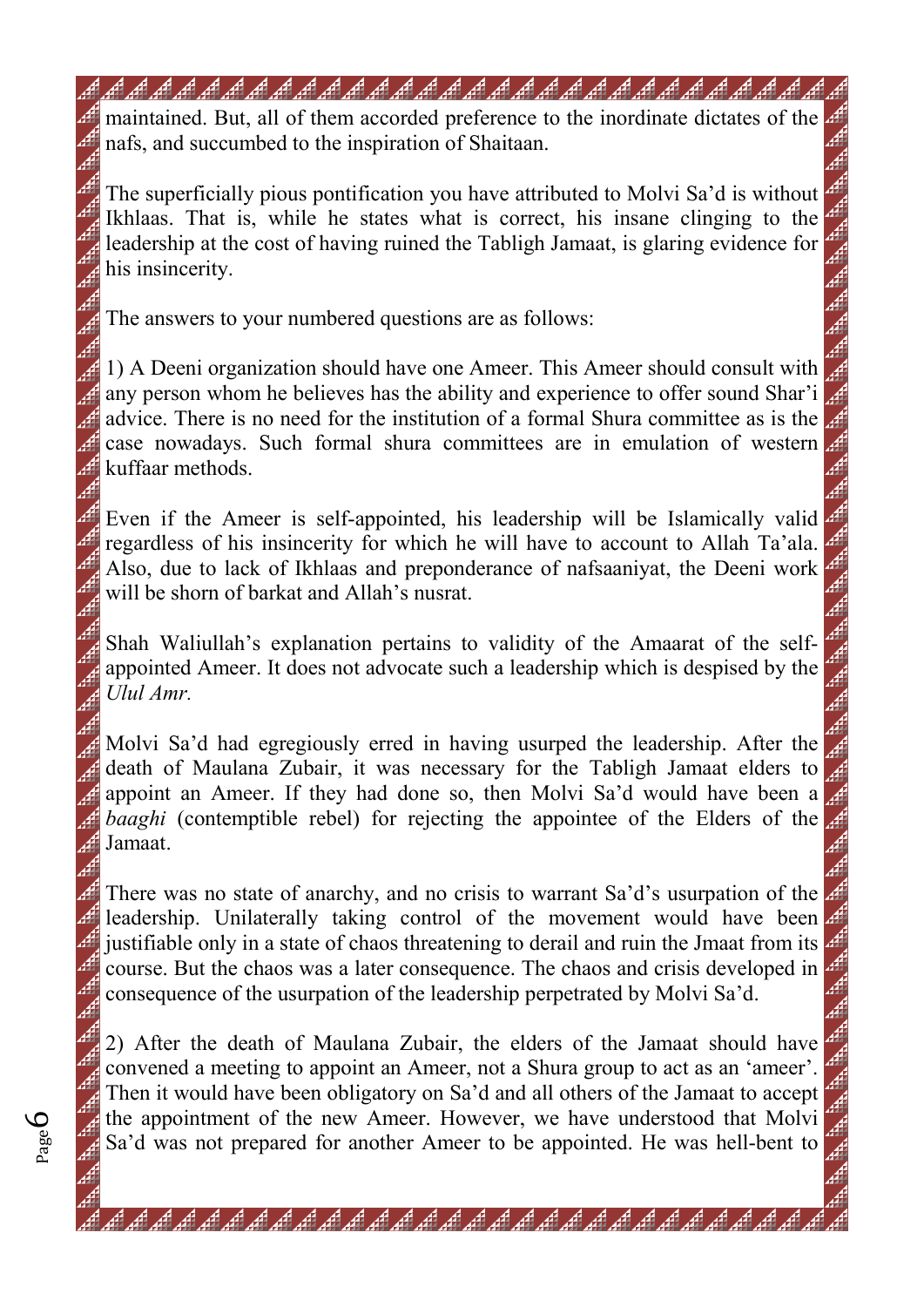install himself as the Ameer, and that opened up the door for all the hostility, split and fitnah.

3) If the suggestion to establish an international Shura was for the appointment of an Ameer, then it was 100% correct. If there was no intention of appointing an Ameer, but for the Shura to act as ameer, then the idea was in conflict with the Massnoon and Shar'i method.

The arguments proffered by Molvi Sa'd as stated in your question 3 are drivel, bereft of any Shar'i validity.

4.4) The appointment of the Indian Shura by Molvi Sa'd was drivel. It was a nonsensical attempt to entrench himself as Ameer. In the Islamic context there is no need for a shura committee. While it is incumbent (Waajib) for the Ameer to consult, he may consult with any persons whom he deems qualified to offer sound advice. The obtainal of advice is not confined to a specific committee or group of people. The Khulafa-e-Raashideen who ruled empires did not have such appointed shura committees. They consulted with whomever they desired.

The shura committees of both Raiwand and Nizaamuddin have no Sunnah basis and are mere puppets of the nafs.

5) Leaving the Nizaamuddin Markas because of the hooliganism and violence was correct. Sa'd is fully responsible for the hooliganism. His arguments to absolve himself are baseless.

6) The shura model of both groups have no support in the Sunnah and Shariah. A rotating ameer is nonsensical and smacks strongly of nafsaaniyat.

7) The issue is not the valid/good activities introduced by Molvi Sa'd. The issue is the leadership greed which has destroyed the Tabligh Jamaat. The first point in your question 7 is valid on entirety. It is utterly disgraceful and haraam for the Molvis of the Jamaat to have usurped and squandered so much money travelling first class by plane. Wasting \$13,000 per person is extreme shaitaani *Israaf* and egregiously obscene.

Preventing relatives of elders from attending Ijtimahs and 'special' food and accommodation is improper. Just what is this 'special' food and accommodation all about? We do not understand what these specialities are and why are there high and low classes in the Tabligh Jamaat.